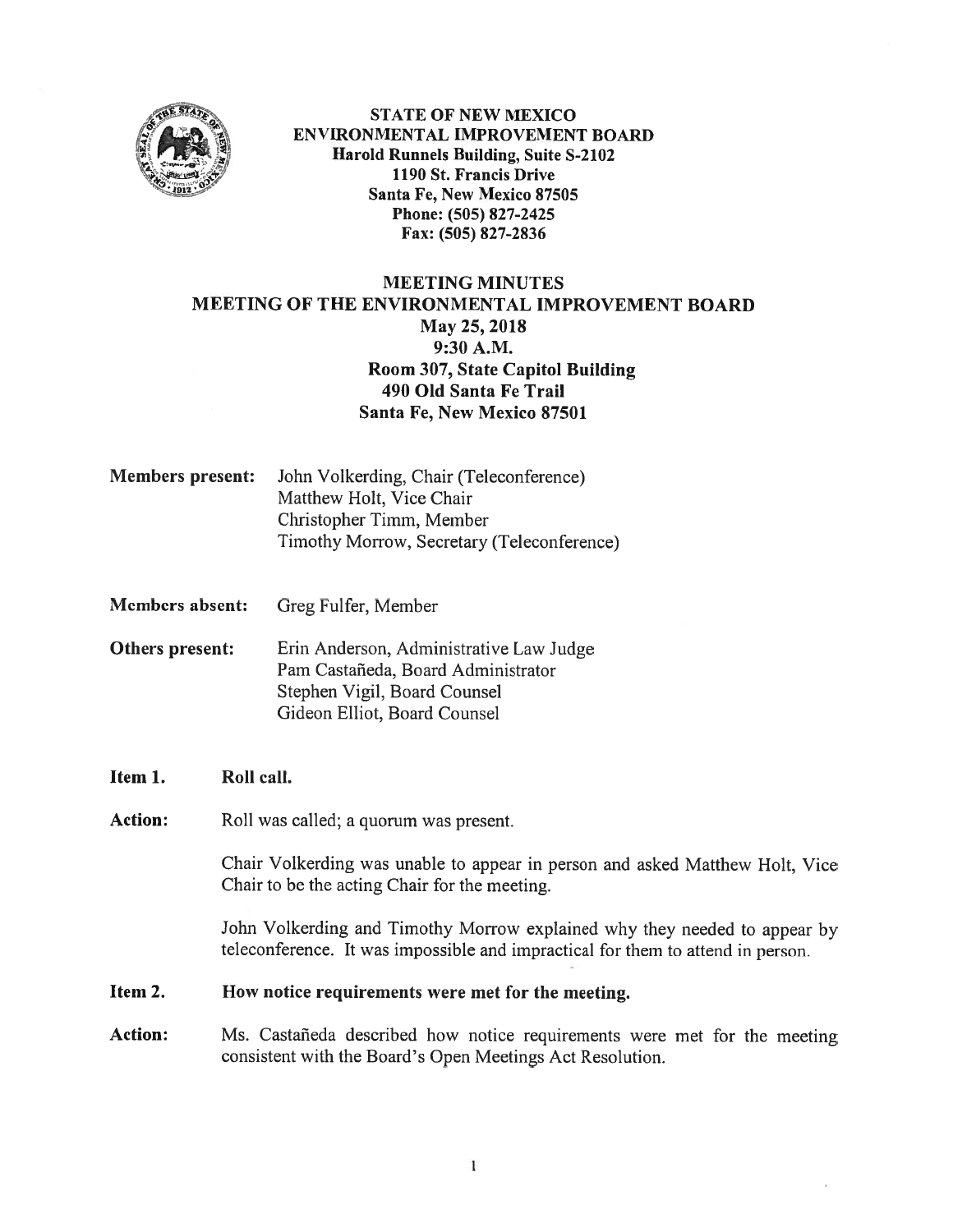

STATE Of NEW MEXICO ENVIRONMENTAL IMPROVEMENT BOARD Harold Runnels Building, Suite S-2102 1190 St. Francis Drive Santa Fe, New Mexico 87505 Phone: (505) 827-2425 Fax: (505) 827-2836

### Item 3. Approve the agenda.

Action: The Chair asked for <sup>a</sup> motion. Mr. Tirnm so moved. Mr. Morrow seconded the motion. The motion passed unanimously.

#### Item 4. Approval of meeting minutes from April 27, 2018.

Action: Two Changes needed to be made, under members present Timothy Morrow should be Secretary instead of member. On page <sup>3</sup> the signature page should be changed from Chair to Timothy Morrow, Secretary. Mr. Volkerding noticed on page 3-line 91 Commission needed to be changed to Board. The Chair entertained <sup>a</sup> motion. Mr. Timm so moved. Mr. Volkerding seconded. The motion passed unanimously.

#### Item 5. Public comment unrelated to agenda items.

Action: There were no public comments unrelated to the agenda items.

### Item 6.  $EIB$  18-02 (R). In the Matter of Proposed Amendments to 20.4.1 NMAC-Hazardous Waste Management. Request for Hearing and appointment of <sup>a</sup> Hearing Officer.

Action: Andrew Knight, Office of General Counsel, New Mexico Environment Department, Janine Kraemer and Dave Cobraine from the Hazardous Waste Bureau came before the Board to reques<sup>t</sup> <sup>a</sup> hearing to be scheduled for August 24, 2018. The Board questioned Mr. Knight. The Chair entertained <sup>a</sup> motion. Mr. Timm moved to set the hearing for August 24, 2018. Mr. Volkerding seconded the motion. The motion passed unanimously. Mr. Timrn offered to serve as the Hearing Officer.

## Item 7. EIB 18-03 (R). In the Matter of Proposed Amendments to 7.6.2 NMAC-Food Service and Food Processing. Request for Hearing and appointment of <sup>a</sup> Hearing Officer.

Action: Andrew Knight, Office of General Counsel. New Mexico Environment Department and Johnathan Gerhard, Program Manager came before the Board to reques<sup>t</sup> <sup>a</sup> hearing to be scheduled for August 24, 2018. Mr. Gerhardt gave <sup>a</sup> brief presentation regarding the Proposed Amendments to 7.6.2 NMAC-Food service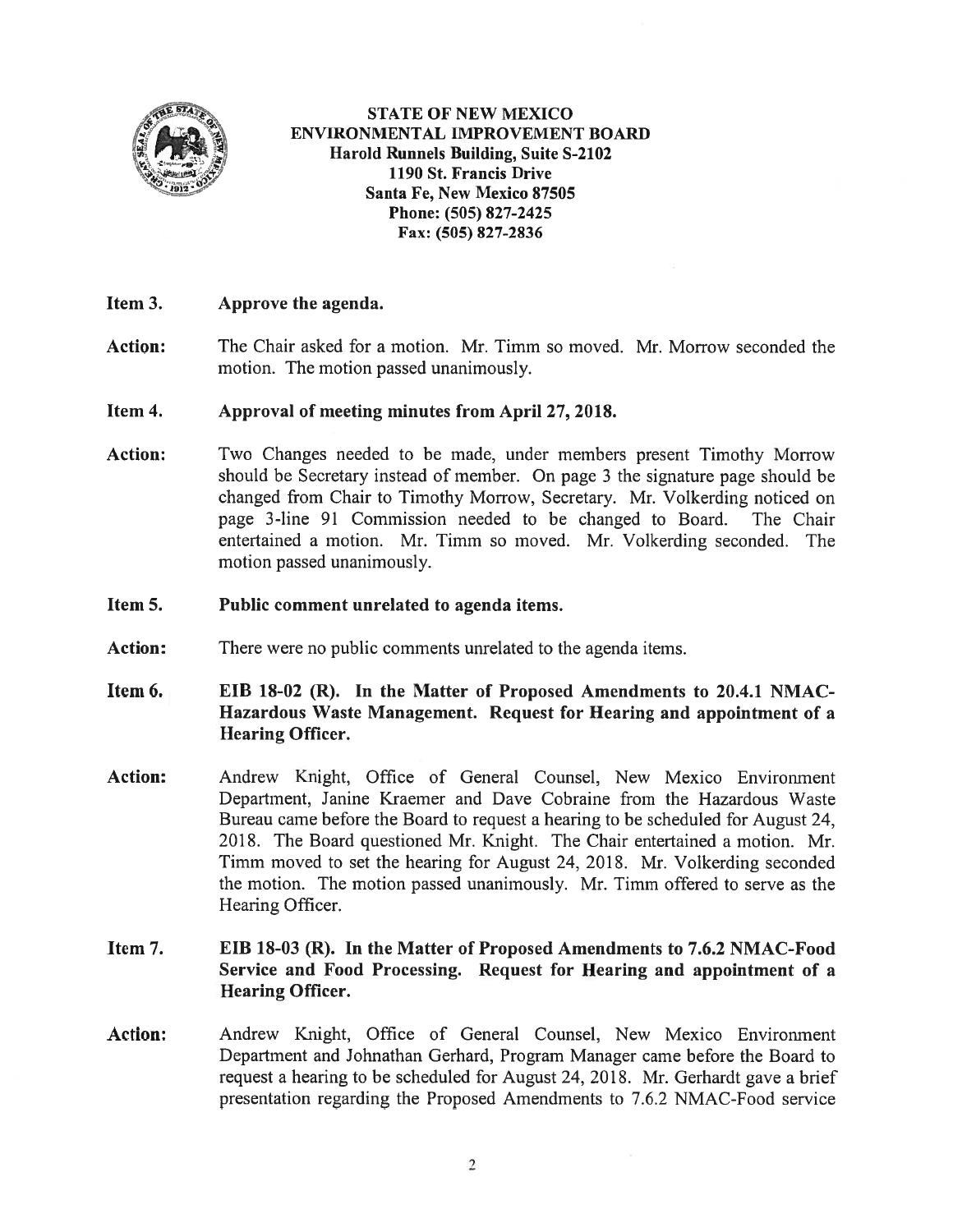

STATE OF NEW MEXICO ENVIRONMENTAL IMPROVEMENT BOARD Harold Runnels Building, Suite S-2102 1190 St. Francis Drive Santa Fe, New Mexico \$7505 Phone: (505) 827-2425 Fax: (505) 827-2836

and Food Processing. The Chair entertained <sup>a</sup> motion to set the hearing for August 24, 2018. Mr. Morrow so moved. Mr. Timm seconded the motion. The motion passed unanimously. Mr. Timm offered to serve as the Hearing Officer.

- Item 8. EIB 18-04 (R). In the Matter of Proposed Amendments to 20.2.3 NMAC-Ambient Air Quality Standards Air Quality Bureau Environmental Protection Division. Request for Hearing and appointment of <sup>a</sup> Hearing Officer.
- Action: Andrew Knight, Office of General Counsel, New Mexico Environment Department and Kerwin Singleton, Air Quality Bureau came before the Board to reques<sup>t</sup> <sup>a</sup> hearing to be scheduled. Mr. Singleton gave <sup>a</sup> brief presentation regarding the Proposed Amendments to 20.2.3 NMAC-Ambient Air Quality Standards Air Quality Bureau Environmental Protection Division. The Chair entertained <sup>a</sup> motion. Mr. Timm moved to set the hearing for September 28, 2018, to be held in Las Crnces. Mr. Timm seconded the motion. The motion passed unanimously. Mr. Volkerding offered to serve as the Hearing Officer.
- Item 9: EIB 18-05 (R). In the Matter of Petition to Adopt New Regulations for the Purpose of Control of fugitive Dust Sources, Title 20, Chapter 2 NMAC.
- Action: Kim Bannerman, Office of General Counsel, New Mexico Environment Deparment and Kerwin Singleton, Air Quality Bureau came before the Board to reques<sup>t</sup> <sup>a</sup> hearing to be scheduled. Mr. Singleton gave <sup>a</sup> brief presentation regarding the new regulations for the purpose of control of fugitive dust sources, Title 20, NMAC. The Chair entertained <sup>a</sup> motion to set the hearing for September 28, 2018, to be held in Las Cruces. Mr. Timm so moved. Mr. Volkerding seconded the motion. The motion passed unanimously. Mr. Holt offered to serve as the Hearing Officer.
- Item 10. EIB 18-06 (R). In the Matter of Proposed Approval of New Mexico's Infrastructure State Implementation Plan for Ozone National Ambient Air Quality Standard. Request for Hearing and appointment of <sup>a</sup> Hearing Officer.
- Action: Mia Napolitano, Office of General Counsel, New Mexico Environment Department and Neal Butt, Environmental Analyst with the Air Quality Bureau came before the Board to reques<sup>t</sup> <sup>a</sup> hearing to be scheduled. Mr. Butt gave <sup>a</sup> brief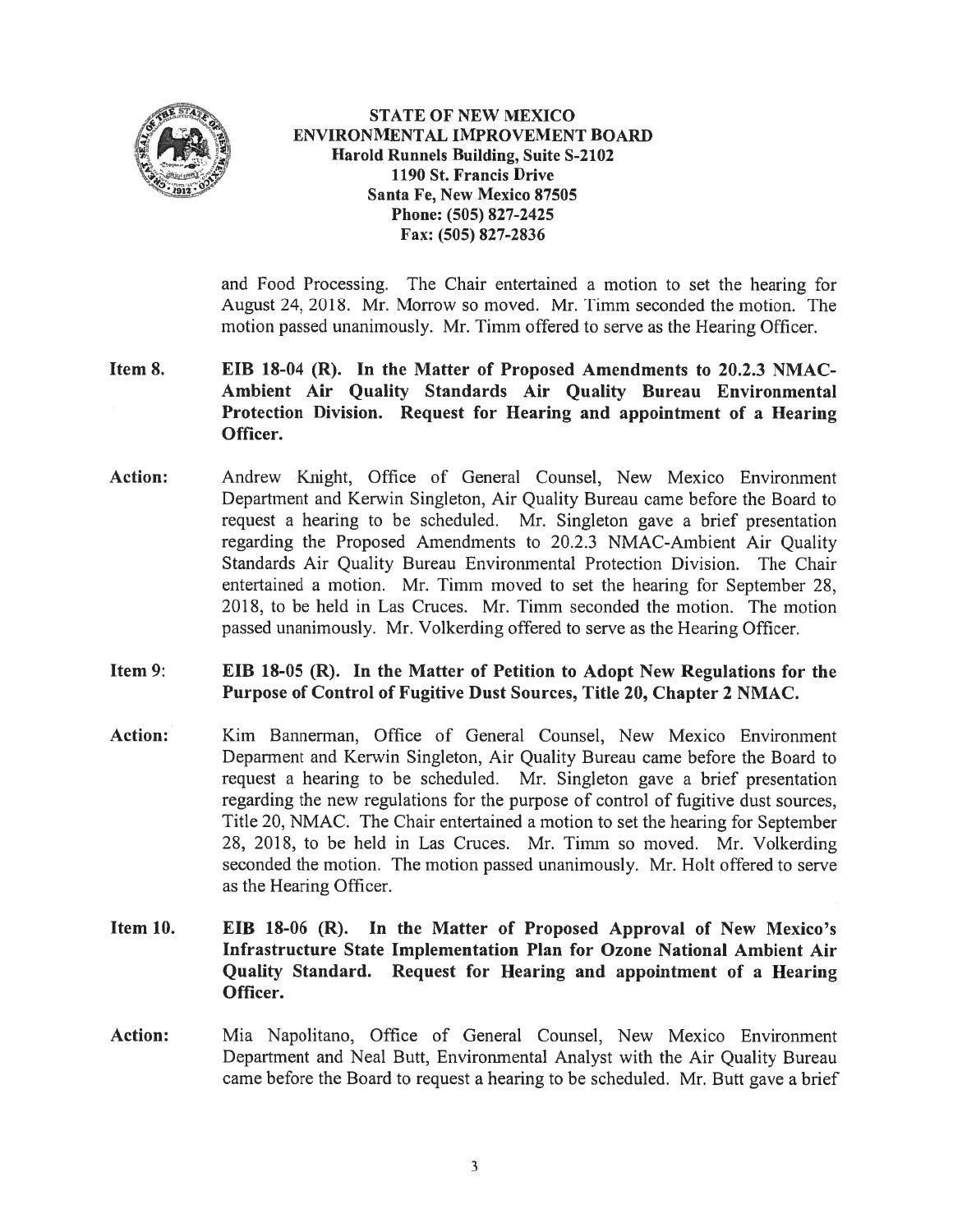

STATE OF NEW MEXICO ENVIRONMENTAL IMPROVEMENT BOARD Harold Runnels Building, Suite S-2102 1190 St. Francis Drive Santa Fe, New Mexico 87505 Phone: (505) 827-2425 Fax: (505) 827-2836

presentation regarding the Proposed Approval of New Mexico's Infrastructure State Implementation Plan for Ozone National Ambient Air Quality Standard.

Mr. Volkerding moved to set the hearing for September 2\$, 201\$, to be held in Las Cruces. Mr. Timm seconded the motion. The motion passed unanimously. Mr. Holt offered to serve as the Hearing Officer. The Chair entertained <sup>a</sup> motion to waive the 60-day requirement and provide for a 30-day notice. Mr. Timm so moved. Mr. Morrow seconded the motion. The motion passed unanimously.

- Item 11. **EIB 17-04 (R).** In the Matter of Proposed Repeal of 20.5.1 NMAC through 20.5.16 NMAC, 20.5.18 NMAC and 20.5.19 NMAC and Replacement with 20.5.101 NMAC through 20.5.122 NMAC, 20.5.124 NMAC and 20.5.125 NMAC Resource Protection Division Petroleum Storage Tank Bureau, New Mexico Environment Department, Petitioner. Deliberations and possible decision.
- Action: Cheryl Arreguin of Kathy Townsend Court Reporters recorded and transcribed EIB 17-04 (R). The transcript is available in the office of the Commission Administrator.

The Chair entertained <sup>a</sup> motion. Mr. Volkerding moved to accep<sup>t</sup> the proposed repeal of 20.5.1 NMAC through 20.5.16 NMAC, also 20.5.18 NMAC and 20.5.19 NMAC and replace those with 20.101 NMAC and 20.5.122 NMAC as well as 20.5.124 NMAC and 20.5.125. Tirnm seconded the motion. Mr. Timm Aye, Mr. Volkerding, Aye, Mr. Morrow, Aye, Mr. Holt Aye. The motion passed unanimously.

The Board discussed the Statement of Reasons. Mr. Morrow moved that the Board appoint Chairman Volkerding to work with the New Mexico Environment Department on the Statement of Reasons. Mr. Timm seconded the motion. Mr. Tirnm Aye, Mr. Volkerding, Aye, Mr. Morrow, Aye, Mr. Holt Aye. The motion passed unanimously.

Ms. Napolitano asked for the Board to delegate the authorization for the Board Administrator to sign the transmittal forms. The Chair entertained <sup>a</sup> motion. Mr. Volkerding moved that the Board authorize the Board Administrator to sign at the New Mexico Environment Department's request. Mr. Timm seconded the motion. Mr. Timm Aye, Mr. Volkerding. Aye, Mr. Morrow, Aye, Mr. Holt Aye. The motion passed unanimously. Matthew Holt can sign as well as Acting Chair.